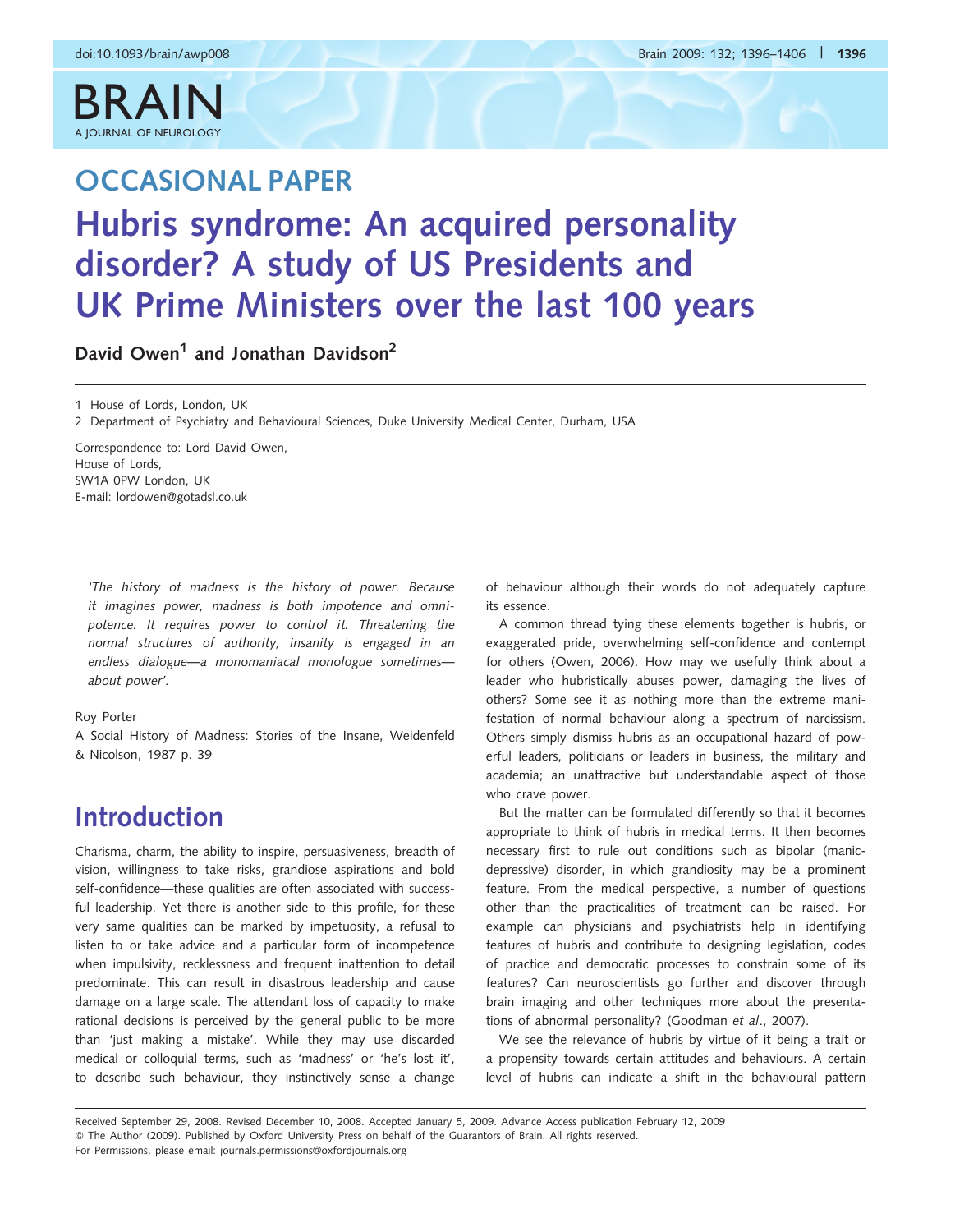of a leader who then becomes no longer fully functional in terms of the powerful office held. First, several characteristics of hubris are easily thought of as adaptive behaviours either in a modified context or when present with slightly less intensity. The most illustrative such example is impulsivity, which can be adaptive in certain contexts. More detailed study of powerful leaders is needed to see whether it is mere impulsivity that leads to haphazard decision making, or whether some become impulsive because they inhabit a more emotional grandiose and isolated culture of decision making.

We believe that extreme hubristic behaviour is a syndrome, constituting a cluster of features ('symptoms') evoked by a specific trigger (power), and usually remitting when power fades. 'Hubris syndrome' is seen as an acquired condition, and therefore different from most personality disorders which are traditionally seen as persistent throughout adulthood. The key concept is that hubris syndrome is a disorder of the possession of power, particularly power which has been associated with overwhelming success, held for a period of years and with minimal constraint on the leader.

The ability to make swift decisions, sometimes based on little evidence, is of particular importance—arguably necessary—in a leader. Similarly, a thin-skinned person will not be able to stand the process of public scrutiny, attacks by opponents and back-stabbings from within, without some form of self-exultation and grand belief about their own mission and importance. Powerful leaders are a highly selected sample and many criteria of any syndrome based on hubris are those behaviours by which they are probably selected—they make up the pores of the filter through which such individuals must pass to achieve high office.

Hubris is associated in Greek mythology with Nemesis. The syndrome, however, develops irrespective of whether the individual's leadership is judged a success or failure; and it is not dependent on bad outcomes. For the purpose of clarity, given that these are retrospective judgements, we have determined that the syndrome is best confined to those who have no history of a major depressive illness that could conceivably be a manifestation of bipolar disorder.

Hubris is acquired, therefore, over a period. The full blown hubris, associated with holding considerable power in high office, may or may not be transient. There is a moving scale of hubris and no absolute cut-off in definition or the distinction from fully functional leadership. External events can influence the variation both in intensity and time of onset.

Dictators are particularly prone to hubris because there are few, if any, constraints on their behaviour. Here, this complex area is not covered but one of us has considered the matter elsewhere (Owen, 2008). Hitler's biographer, Ian Kershaw (1998, 2000), entitled his first volume 1889–1936 Hubris and the second 1936–1945 Nemesis. Stalin's hubris was not as marked or as progressive as Hitler's. As for Mussolini and Mao both had hubris but probably each also had bipolar disorder. Khrushchev was diagnosed as having hypomania and there is some evidence that Saddam Hussein had bipolar disease (Owen, 2008).

Being elected to high office for a democratic leader is a significant event. Subsequent election victories appear to increase the likelihood of hubristic behaviour becoming hubris syndrome. Facing a crisis situation such as a looming or actual war or facing potential financial disaster may further increase hubris. But only the more developed cases of hubris deserve classification as a syndrome exposed as an occupational hazard in those made vulnerable by circumstance.

## Hubris syndrome and its characteristics

Unlike most personality disorders, which appear by early adulthood, we view hubris syndrome as developing only after power has been held for a period of time, and therefore manifesting at any age. In this regard, it follows a tradition which acknowledges the existence of pathological personality change, such as the four types in ICD-10: enduring personality change after trauma, psychiatric illness, chronic pain or unspecified type (ICD-10, 1994)—although ICD-10 implies that these four diagnoses are unlikely to improve.

Initially 14 symptoms constituting the hubristic syndrome were proposed (Owen, 2006). Now, we have shortened and tabulated these descriptions and mapped their broad affinities with the DSM IV criteria for narcissistic personality disorder, antisocial personality disorder and histrionic personality disorder. These three personality disorders also appear in ICD-10, although narcissistic personality disorder is presented in an appendix as a provisional condition, whose clinical or scientific status is regarded as uncertain. ICD-10 considers narcissistic personality disorder to be sufficiently important to warrant more study, but that it is not yet ready for international acceptance. In practice, the correlations are less precise than the table suggests and the syndrome better described by the broader patterns and descriptions that the individual criteria encapsulate.

#### Establishing the diagnostic features of hubris syndrome

The nosology of psychiatric illness depends on traditional criteria for placing diagnoses in a biomedical framework (Robins and Guze, 1970). There are, however, other underpinnings psychological or sociological—that can be applied. Validity for a psychiatric illness involves assessing five phases: (i) clinical description; (ii) laboratory studies; (iii) defining boundaries vis-a-vis other disorders; (iv) follow-up study; and (v) family study. While these phases are worth analysing, it has to be recognized that there are severe limitations in rigidly applying such criteria to hubris syndrome given that so few people exercise real power in any society and the frequency amongst those 'at-risk' is low. The potential importance of the syndrome derives, however, from the extensive damage that can be done by the small number of people who are affected. As an investigative strategy, it may be that studies such as neuroimaging, family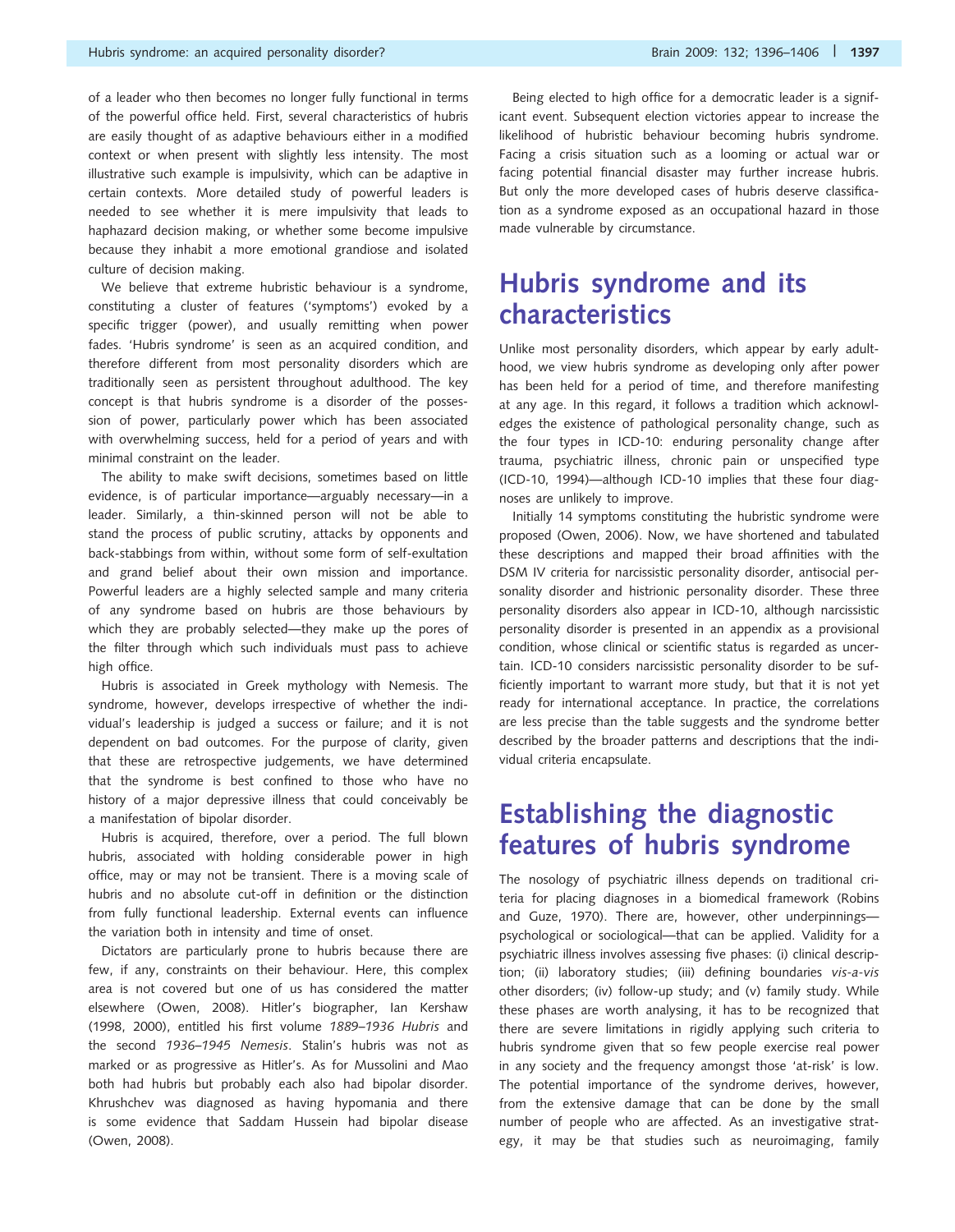studies, or careful personality assessments in more accessible subjects with hubristic qualities or narcissistic personality disorder from other vulnerable groups might inform the validation process.

#### Proposed clinical features

Hubris syndrome was formulated as a pattern of behaviour in a person who: (i) sees the world as a place for self-glorification through the use of power; (ii) has a tendency to take action primarily to enhance personal image; (iii) shows disproportionate concern for image and presentation; (iv) exhibits messianic zeal and exaltation in speech; (v) conflates self with nation or organization; (vi) uses the royal 'we' in conversation; (vii) shows excessive self-confidence; (viii) manifestly has contempt for others; (ix) shows accountability only to a higher court (history or God); (x) displays unshakeable belief that they will be vindicated in that court; (xi) loses contact with reality; (xii) resorts to restlessness, recklessness and impulsive actions; (xiii) allows moral rectitude to obviate consideration of practicality, cost or outcome; and (xiv) displays incompetence with disregard for nuts and bolts of policy making.

In defining the clinical features of any disorder, more is required than simply listing the symptoms. In the case of hubris syndrome, a context of substantial power is necessary, as well as a certain period of time in power—although the length has not been specified, varying in the cases described from 1 to 9 years. The condition may have predisposing personality characteristics but it is acquired, that is its appearance post-dates the acquisition of power.

Establishment of the clinical features should include the demonstration of criterion reliability, exploration of a preferred threshold for the minimum number of features that must be present, and the measurement of symptoms (e.g. their presence or absence, and a severity scale). This endeavour may also include a decision as to whether the 14 criteria suggested might usefully be revised.

To determine whether hubris syndrome can be characterized biologically will be very difficult. It is the nature of leaders who have the syndrome that they are resistant to the very idea that they can be ill, for this is a sign of weakness. Rather, they tend to cover up illness and so would be most unlikely to submit voluntarily to any testing, e.g. the completion of scales measuring anxiety, neuroticism and impulsivity. Also the numbers of people with the syndrome is likely to be so small preventing the realistic application of statistical analyses. It also needs to be remembered that leaders are prone to using performance-enhancing drugs fashionable at the time. Two heads of government, Eden and Kennedy, were on amphetamines in the 1950s and 1960s. In the 21st century hubristic leaders are likely to be amongst the first to use the new category of so-called cognition enhancers. Many neuroscientists believe that such drugs properly used can be taken without harm. The problem is a leader who takes these without medical supervision and in combination with other substances or in dosages substantially above those that are recommended. In 2008, Nature carried out an informal survey of its mainly scientific readers and found that one in five of 1400 responders were taking stimulants and wake-promoting agents such as methylphenidate and modafinil, or B-blockers for nonmedical reasons (Maher, 2008).

In defining the boundaries, one of the more important questions may be to understand whether hubris syndrome is essentially the same as narcissistic personality disorder (NPD), a subtype of NPD or a separate entity. As shown in Table 1, 7 of the 14 possible defining symptoms are also among the criteria for NPD in DSM-IV, and two correspond to those for antisocial personality and histrionic personality disorders (APD and HPD, respectively) (American Psychiatric Association, 2000). The five remaining symptoms are unique, in the sense they have not been classified elsewhere: (v) conflation of self with the nation or organization; (vi) use of the royal 'we'; (x) an unshakable belief that a higher court (history or God) will provide vindication; (xii) restlessness,

#### Table 1 The symptoms of hubris syndrome

Proposed criteria for hubris syndrome, and their correspondence to features of cluster B personality disorders in DSM-IV

- 1. A narcissistic propensity to see their world primarily as an arena in which to exercise power and seek glory; NPD.6
- 2. A predisposition to take actions which seem likely to cast the individual in a good light—i.e. in order to enhance image; NPD.1
- 3. A disproportionate concern with image and presentation; NPD.3
- 4. A messianic manner of talking about current activities and a tendency to exaltation; NPD.2
- 5. An identification with the nation, or organization to the extent that the individual regards his/her outlook and interests as identical; (unique)
- 6. A tendency to speak in the third person or use the royal 'we'; (unique)
- 7. Excessive confidence in the individual's own judgement and contempt for the advice or criticism of others; NPD.9
- 8. Exaggerated self-belief, bordering on a sense of omnipotence, in what they personally can achieve; NPD.1 and 2 combined
- 9. A belief that rather than being accountable to the mundane court of colleagues or public opinion, the court to which they answer is: History or God; NPD.3
- 10. An unshakable belief that in that court they will be vindicated; (unique)
- 11. Loss of contact with reality; often associated with progressive isolation; APD 3 and 5
- 12. Restlessness, recklessness and impulsiveness; (unique)
- 13. A tendency to allow their 'broad vision', about the moral rectitude of a proposed course, to obviate the need to consider practicality, cost or outcomes; (unique)
- 14. Hubristic incompetence, where things go wrong because too much self-confidence has led the leader not to worry about the nuts and bolts of policy; HPD.5

APD = Anti-Social Personality Disorder; HPD = Histrionic Personality Disorder; NPD = Narcissistic Personality Disorder.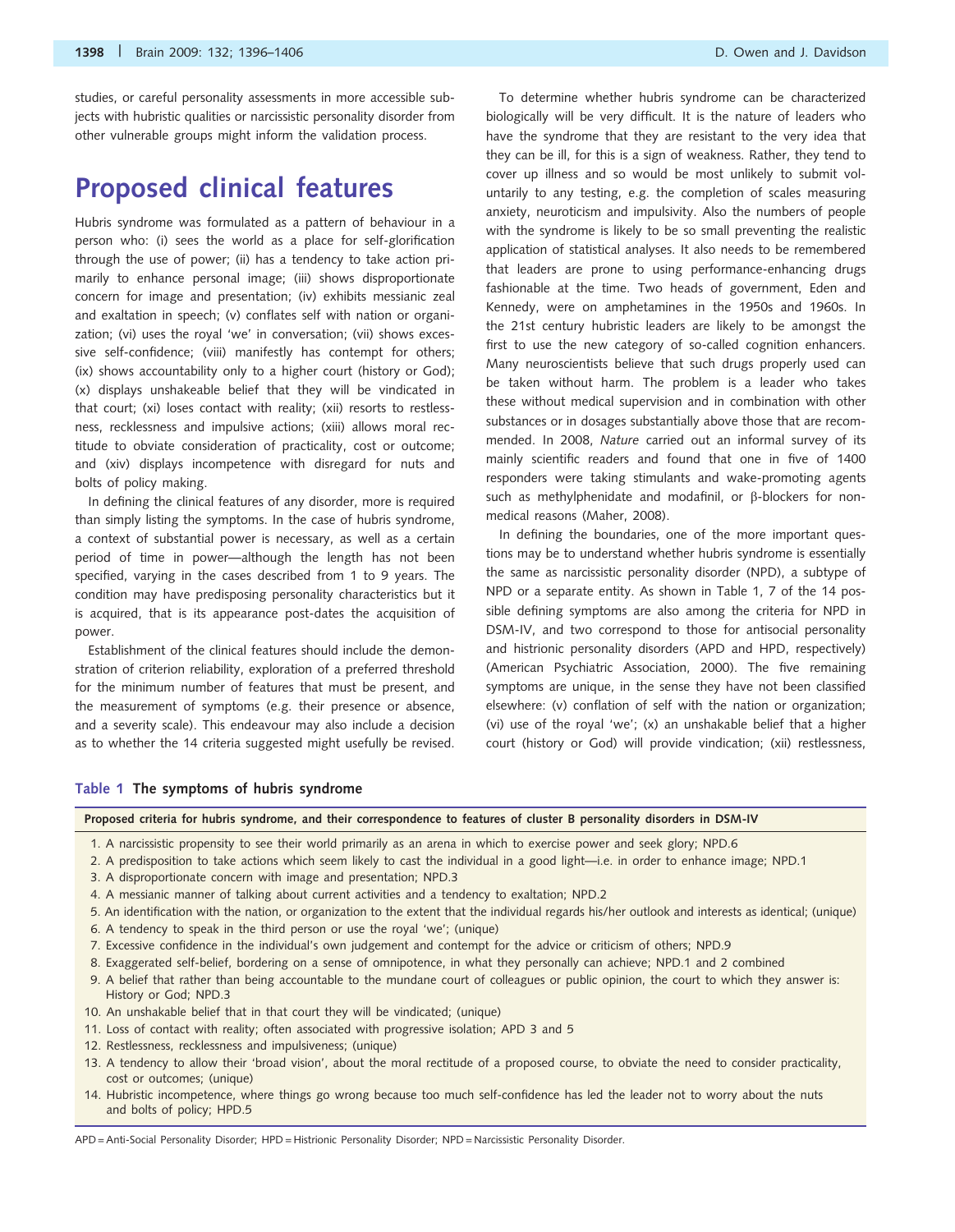recklessness and impulsiveness; and (xiii) moral rectitude that overrides practicalities, cost and outcome.

In making the diagnosis of hubris syndrome we suggest that  $\geq$ 3 of the 14 defining symptoms should be present of which at least one must be amongst the five components identified as unique.

#### Heads of Government in the US and UK over the last 100 years

Both of us have written elsewhere in detail about the health of heads of government (Owen, 2006, 2008a, b; Davidson et al., 2006). Partly as a consequence, the examples of hubris we describe are drawn from the US Presidents and UK Prime Ministers in office over the last 100 years; but also it is because there are far more extensive biographical sources for Heads of Government than for other categories of leaders. We emphasize that hubris syndrome can affect anyone endowed with power, and examples have been quoted by others amongst business leaders (Schwartz, 1991; Maccoby, 2000) artists and religious gurus (Storr, 1997). The world has recently seen that in the financial collapse of 2008 some leading international bankers also displayed marked signs of hubris.

A review of biographical sources of mental illness in US Presidents between 1776 and 1974 (Davidson et al., 2006) showed that 18 (49%) Presidents met criteria suggesting psychiatric disorder: depression (24%), anxiety (8%), bipolar disorder (8%) and alcohol abuse/dependence (8%) were the most common. In 10 instances (27%) a disorder was evident during presidential office, which in most cases probably impaired job performance. The overall (49%) rate of psychiatric disorder was in tune with US population rates of mental illness, but the rate of depression was greater than expected in males, which has been reported as 13% in the US population (Kessler et al., 1994).

It can be argued that Heads of Government might be expected to have a lower incidence of mental illness than the general population, reflecting the robust personality of people who are prepared to run for the highest political office in the two countries and therefore whether depression is a consequence of holding office. Also many Heads of Government display hubristic traits which are difficult to quantify but do not, in our view, add up to the full hubris syndrome. We list those US Presidents and UK Prime Ministers whose hubristic traits were the most obvious (Table 2 and 3). We ascribe hubris syndrome definitively only to a few of these leaders, in part because we are wary of making

| <b>Presidents</b>             | <b>Related illnesses</b><br>to hubris                                                | Impairment evident<br>to others or<br>sought treatment | <b>Hubristic traits</b> | Hubris syndrome |
|-------------------------------|--------------------------------------------------------------------------------------|--------------------------------------------------------|-------------------------|-----------------|
| Theodore Roosevelt 1901-09    | Bipolar disorder                                                                     | Yes                                                    | Yes                     | <b>No</b>       |
| Woodrow Wilson 1913-21        | Anxiety disorder<br>Major depressive disorder<br>Personality change due<br>to stroke | Yes                                                    | Yes                     | $\overline{?}$  |
| Franklin D. Roosevelt 1933-45 | None                                                                                 | <b>No</b>                                              | Yes                     | <b>No</b>       |
| John F. Kennedy 1961-63       | Addison's disease<br>Amphetamine abuse                                               | Yes                                                    | Yes                     | <b>No</b>       |
| Lyndon B. Johnson 1963–69     | Bipolar 1 disorder                                                                   | Yes                                                    | Yes                     | No.             |
| Richard Nixon 1969-74         | Alcoholic abuse                                                                      | Yes                                                    | Yes                     | $\overline{?}$  |
| George W. Bush 2001-09        | History of alcohol-related problems                                                  | Yes                                                    | Yes                     | Yes             |

Table 2 Hubris syndrome amongst the 18 US Presidents in office since 1908

? uncertain - probable.

#### Table 3 Hubris syndrome amongst the 26 UK Prime Ministers in office since 1908

| <b>Prime Ministers</b>             | Related illnesses to hubris                        | Impairment evident<br>to others<br><b>Treatment sought</b> | Hubristic traits | Hubris syndrome |
|------------------------------------|----------------------------------------------------|------------------------------------------------------------|------------------|-----------------|
| Herbert Asquith 1908-16            | Alcohol abuse                                      | Yes                                                        | Yes              | <b>No</b>       |
| David Lloyd George 1916-22         | None                                               | Yes                                                        | Yes              | Yes             |
| Neville Chamberlain 1937-40        | None                                               | Yes                                                        | Yes              | Yes             |
| Winston Churchill 1940-45, 1951-55 | Major depressive disorder:<br>cyclothymic features | Yes                                                        | Yes              | <b>No</b>       |
| Anthony Eden 1955-57               | Amphetamine abuse                                  | Yes                                                        | Yes              | <b>No</b>       |
| Margaret Thatcher 1979-90          | <b>None</b>                                        | Yes                                                        | Yes              | Yes             |
| Tony Blair 1997-2007               | <b>None</b>                                        | Yes                                                        | Yes              | Yes             |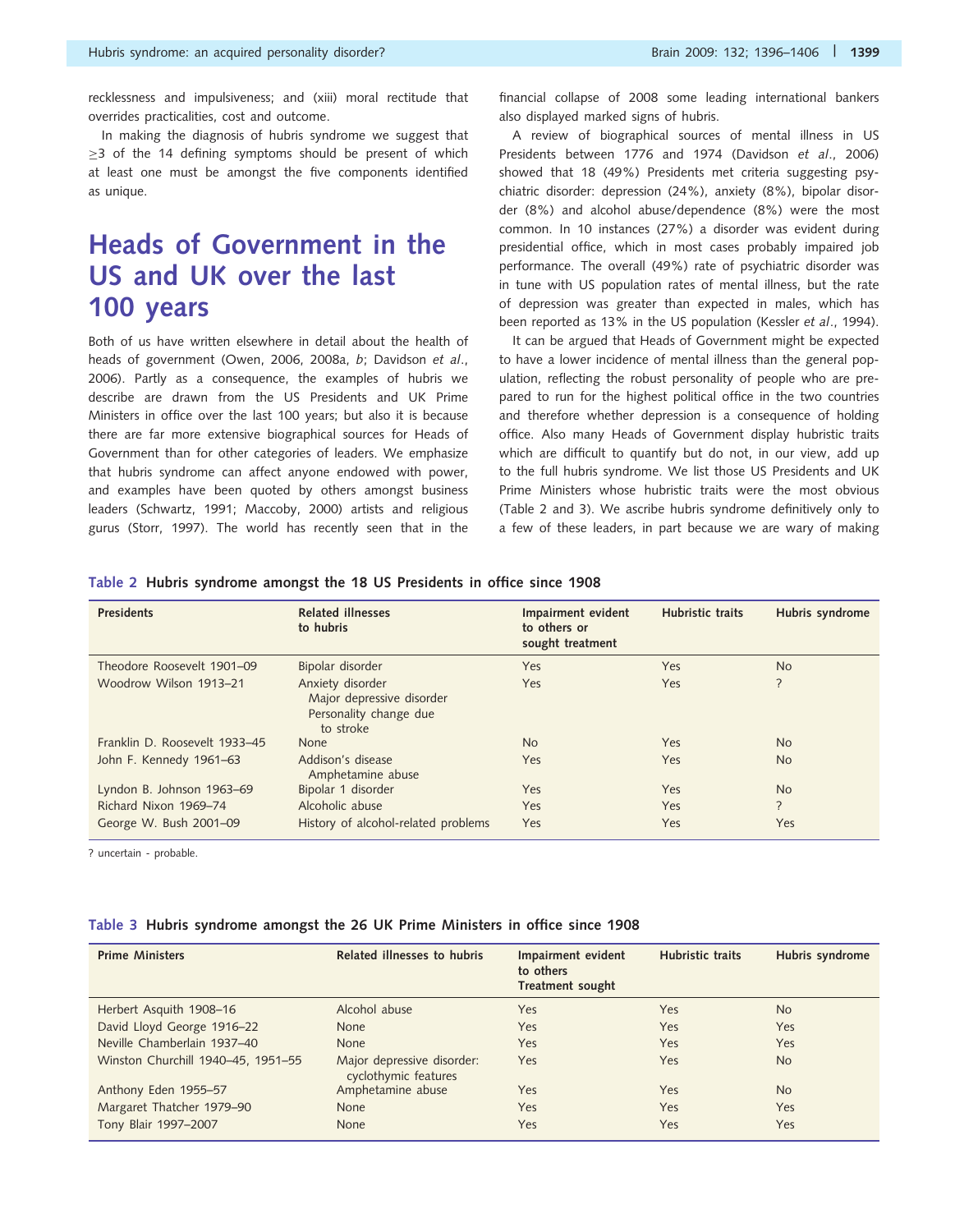the diagnosis of hubris syndrome where there is evidence of bipolar disorder, as for example with Theodore Roosevelt and Lyndon Johnson. Where there are other illnesses, which could complicate the diagnosis, such as Woodrow Wilson's cerebrovascular deterioration and Richard Nixon's alcoholic abuse, we signify a probable hubris syndrome with question marks in the table.

There is little evidence of progression in Theodore Roosevelt's hubristic traits during his time as President, although they were ever present throughout his life. It is relevant in determining that he did not develop hubris syndrome that he kept his promise to the electors not to stand for a second term. However, the fact that he took the controversial step of running on a third party ticket in 1912, thereby splitting the Republican vote and handing the presidency to Woodrow Wilson is a sign that he was still hubristic out of office and indeed to the end of his life. In their book, Manic-depressive Illness, Goodwin and Jamison wrote 'the hypomanic lifestyle of Roosevelt has been detailed by biographer Pringle (1931). As President of the US and as adventurer, Roosevelt lived at an extraordinarily high level of energy and was frequently grandiose, elated, restless, overtalkative and inordinately enthusiastic. He functioned with very few hours of sleep and wrote, administered or explored ceaselessly. It is estimated that Roosevelt wrote more than 150 000 letters in his lifetime, and a phenomenal number of books. Although he, on occasion, became mildly depressed, he could best be described as chronically hypomanic' (Goodwin and Jamison, 1990). Another revealing comment on Roosevelt claims that the cavalry regiment which he commanded in the Spanish–American War sustained 'incredibly high' casualties as compared to the other five regiments taking part, putting this down to his 'reckless inefficiency' (Fieve, 1997). The most recent assessment judges that Theodore Roosevelt suffered from bipolar 1 disorder (Davidson et al., 2006).

Woodrow Wilson had such a complicated medical history that it is hard to disentangle. He had pre-existing chronic anxiety and depressive problems from early adulthood, then developed neurological episodes, probably vascular in origin, from 1889 onwards. Hypertension increased but these multiple health problems did not initially interfere with his competency in office, and his first years as President are widely judged to have been successful. He took the US into the First World War in 1917 with less difficulty than Roosevelt encountered in 1940. Yet by the Paris Peace Conference, he was described by Park as being secretive, defensive, indiscreet in his criticism of others, petulant, acerbic and paranoid (Park, 1986) and by Weinstein as being 'increasingly egocentric, suspicious and secretive and less discreet in references to people' (Weinstein, 1988). Additionally, by late 1918, his memory was failing. To the French Prime Minister, a medical doctor, Georges Clemenceau, Wilson was mentally afflicted and suffered from 'religious neurosis' and in Europe it was felt that Wilson talked to the conference like Jesus Christ. By this stage, he was showing features of dementia which may have intensified his hubristic traits. Yet, there seemed to be a progression in his hubris which leads us to question whether he had hubris syndrome. Park noted that by early 1917, Wilson was becoming stubbornly self-righteous, extremely certain in his views and rigid in his thinking (Park, 1986). His vehemently autocratic ways gave rise to much concern in members of both parties and by 1918, Wilson was acting 'to enhance his authority and to exercise it without any restrictions' (George and George, 1965). All of this occurred before his severe hemiplegia developed in September 1919 accompanied by neglect, but still within the context of growing dementia.

In 1937, Franklin Roosevelt came close to being taken over by hubris when he fought and lost a battle with Congress over the Judicial Branch Reorganization Plan, affecting the nomination of Justices to the Supreme Court. Raymond Moley, in describing Roosevelt, whom he knew well, said, 'He [Roosevelt] developed a very special method of reassuring himself of his own preconceptions... . Ultimately, of course, a man closed off by one means or another from free opinion and advice suffers a kind of mental intoxication' (Moley, 1986) Fortunately, he had a sense of humour and a certain cynicism which meant that he never lost his firm moorings in the democratic system (Owen, 2008).

Kennedy displayed occasional hubris, particularly during the Bay of Pigs fiasco in 1961. One of Kennedy's advisers on Latin America, Richard Goodwin, described the atmosphere at these meetings on whether to invade Cuba: 'Beneath the uninformed acquiescence, there was also arrogance—the unacknowledged, unspoken belief that we could understand, even predict, the elusive, often surprising, always conjectural course of historical change' (Goodwin, 1988). Kennedy's hubris was in part related to his use of recreational drugs, amphetamine and bizarre levels of cortisone, which in a properly prescribed dose he had to take for his Addison's disease. Kennedy was almost certainly given an intravenous injection of amphetamine, perhaps with additional cortisone, just prior to a meeting with the Russian leader, Khrushchev, in Vienna in June 1961 and this very likely explains his poor performance at the meeting. Fortunately, by the Cuban Missile Crisis in October 1962 his medication was under far better control and he showed a steadiness that made a significant contribution to defusing a potential nuclear confrontation (Owen, 2008).

Lyndon Johnson is an example of a leader who had severe depression and a family history suggestive of bipolar disorder. His megalomania is thought to have been bipolar, but it could have been hubristic or both (Davidson et al., 2006; Owen, 2008).

Richard Nixon began to behave evermore hubristically in the run up to the election over the summer and autumn of 1972 when it became very likely that he would win a second term. Nixon in fact won 49 of the 50 states. But he soon revealed hubris and paranoia. Newly released recordings by the national archives reveal Nixon telling Henry Kissinger, on 14 December 1972, 'Never forget, the press is the enemy. The establishment is the enemy. The professors are the enemy' (Nixon Library, run by the National Archives, on 2 December 2008 released tape recordings and 90 000 pages of documents.). Depression, drink and hubris all played their part in his illegal involvement in the cover up of the burglary of the Democratic HQ in Washington, the so-called Watergate scandal. In the play by Peter Morgan, Frost/Nixon, the author has one of his characters describe Nixon: 'Aeschylus and his Greek contemporaries believed that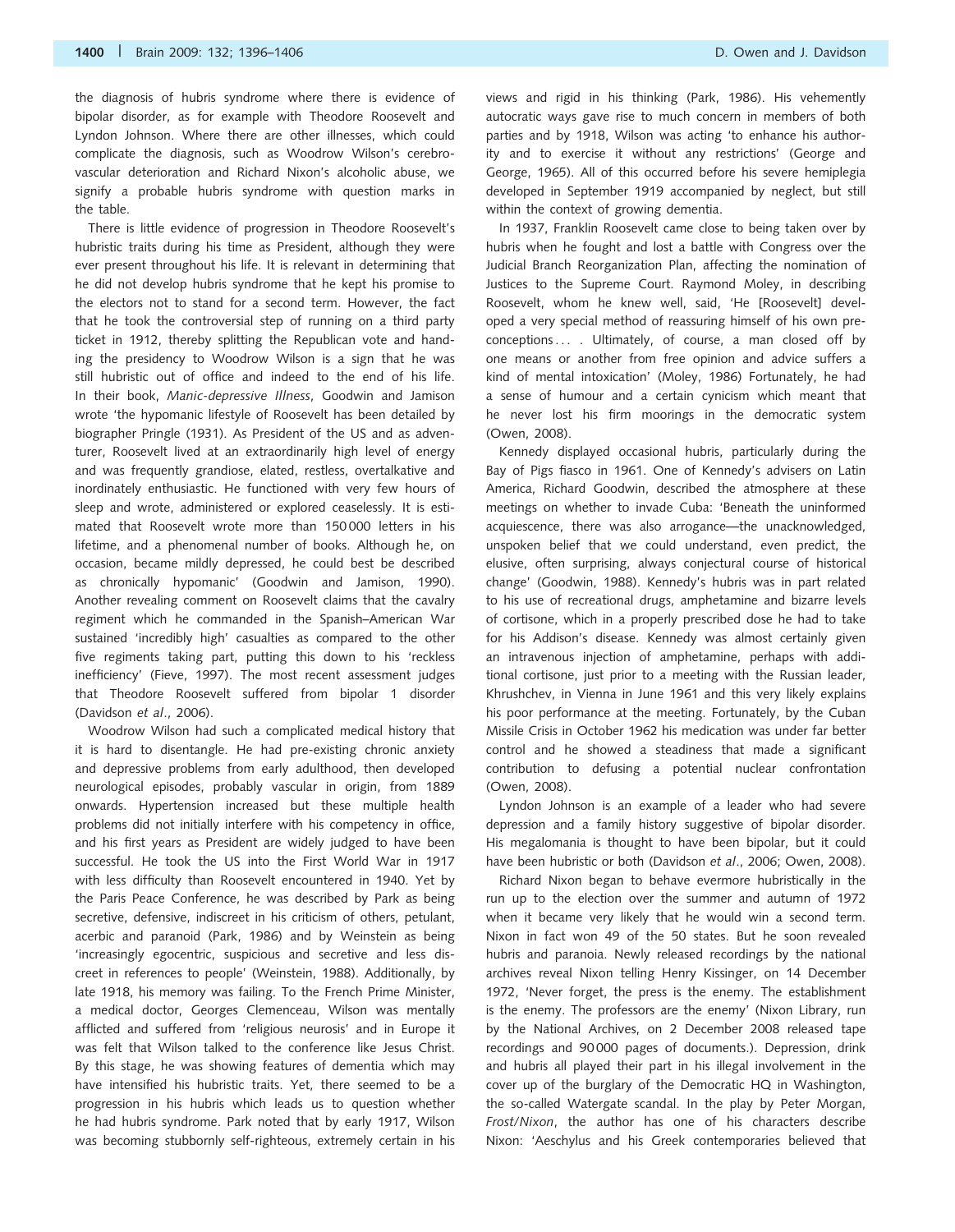the gods begrudged human success and would send a curse of ''hubris'' on a person at the height of their powers, a loss of sanity that would eventually bring about their downfall. Nowadays we give the Gods less credit. We prefer to call it self destruction' (Peter Morgan, 2006).

George W. Bush developed hubris syndrome after only a little more than 2 years in office. He was, however, operating in the very exceptional political climate set by the 9/11 terrorist attack on the Twin Towers in New York. After Afghanistan he decided to invade Iraq. His appearance in flying gear on the aircraft carrier, Abraham Lincoln, cruising off the coast of California, on 1 May 2003, and then speaking on television with the slogan 'Mission Accomplished' emblazoned on the ship control tower behind him, marked the highest point in his scale of hubris. This episode is particularly interesting when one considers that the so-called success in Baghdad was only 10 days later described in a memo to Prime Minister Blair by the then British Ambassador to Iraq, John Sawers, as involving a complete absence of any serious planning for the aftermath of the taking of Baghdad: 'No leadership, no strategy, no coordination, no structure and inaccessible to ordinary Iraqis' (Owen, 2008).

Of the 18 US Presidents during this 100 year period, some personalities were widely judged to be non-hubristic and without substantial pathology, in particular Harry Truman, Dwight Eisenhower, Gerald Ford and Ronald Reagan. Reagan's Alzheimer's was not evident when he was examined in the Mayo Clinic in the summer of 1990, a year after he left office (Owen, 2008).

Among British Prime Ministers, Asquith had hubristic traits but not hubris syndrome and these traits were overlaid by his alcoholic intake. In April 1911, his doctor warned him to substantially reduce his alcohol intake and some claim that henceforward he did so (Owen, 2008). But in October 1911, after having lunch with Asquith, Constance Battersea, an old friend, wrote to her sister 'the PM kind, extremely cordial, but how he is changed! Red and bloated – quite different from what he used to be. He gave me a shock. They all talk of his overeating and drinking too much. I am afraid there is no doubt about it' (Clifford, 2003). He was warned to reduce his drinking by his doctor and this he did, but not completely. In September 1916, Field Marshal Sir Douglas Haig wrote to his wife after Asquith had visited his HQ in France: 'The PM seemed to like our old brandy. He had a couple of glasses (big sherry glass size!) before I left the table at 9.30 and apparently he had several more before I saw him again. By that time his legs were unsteady, but his head was quite clear and he was able to read the map and discuss the situation with me'.

David Lloyd George ran an effective War Cabinet on becoming Prime Minister in 1916 and showed exceptional leadership. He was the only Liberal in that War Cabinet and he worked with three Conservative politicians and one Labour MP in a consensual leadership. He was helped in curbing his hubristic tendencies by his close relationship with the skeptical Conservative MP, Bonar Law, who was Chancellor of the Exchequer and the two discussed difficult issues most days with the Prime Minister going across from No. 10 to No. 11 Downing Street.

Lloyd George was less constrained after winning the 1918 election and began to develop hubris syndrome. He pulled more and more power into No. 10 and, in 1920, Winston Churchill wrote that he was virtually running the Foreign Office. Lord Beaverbrook, who strongly supported Lloyd George as a war leader, wrote a devastating account of his presidential style in 1921–22, 'The Greeks told us of a man in high position, self confident, so successful as to be overpowering to others. Then his virtues turned to failings. He committed the crime of arrogance. His structure of self-confidence and success came tumbling down' (Beaverbrook, 1963).

Lloyd George who, by common consent, earned the accolade as 'The Man who won the War' ended his period in office with Lord Morgan, an admirer, writing in his book covering the years 1921–22 of 'the dangers of Caesarism ... intuitive, erratic diplomacy and confused, ill-prepared encounters', how he seemed 'a desperate man' and that this underlined his 'temporary physical breakdown' (Morgan, 1979).

Neville Chamberlain developed hubris syndrome in the summer of 1938 only a year after taking office, although he had been covering for the Prime Minister Stanley Baldwin, who was depressed, since the summer of 1936 (Self, 2006). Over Munich, the first of the so-called summit meetings of heads of government in September 1938, Chamberlain's conduct has been heavily criticized 'More dangerous still was the idealism (and hubris) of a politician who believed he could bring peace to Europe'. After Munich, Chamberlain admitted to his sister that he had come nearer to a nervous breakdown 'than I have ever been in my life' (Reynolds, 2007). His mood on arrival back in England was exultant, even triumphalist. He had personalized power into No. 10 acting with only a small group of Cabinet Ministers who agreed with him and marginalizing the rest.

Some psychiatrists believe that Winston Churchill had bipolar disorder. On balance what some see as manic behaviour, or crazy exultation, we see as hubristic traits and perhaps hypomania and we are content to apply no diagnosis beyond that of his undoubted periodic depressions. The older he became the more he was affected by vascular dementia and excessive alcohol but there was no progression to hubris syndrome.

Anthony Eden's undoubted use of dextro-amphetamine combined in the same tablet with amylobarbitone (in those days called Drinamyl) explains some of his hubristic traits in the run up to the Suez Crisis. During the crisis he was variously described as being in a state of what you might call 'exaltation' or 'like a prophet inspired' or 'very jumpy, very nervy, very wrought' (Owen, 2008). Quite coincidentally his cholangitis, the result of the accidental cutting of his bile duct during a routine cholecystectomy in 1953, flared up and in October 1956 he developed a temperature of 106°F, 9 days prior to the crucial decision to collude with Israel and France over the invasion of the Suez Canal.

Margaret Thatcher, we judge, did not develop hubris syndrome until 1988, 9 years after becoming Prime Minister. But some believe she was hubristic throughout her period in office. Yet for her first two terms she relied on the wise counsel of Willie Whitelaw and this probably helped contain her hubristic traits as had Bonar Law's relationship during the war years with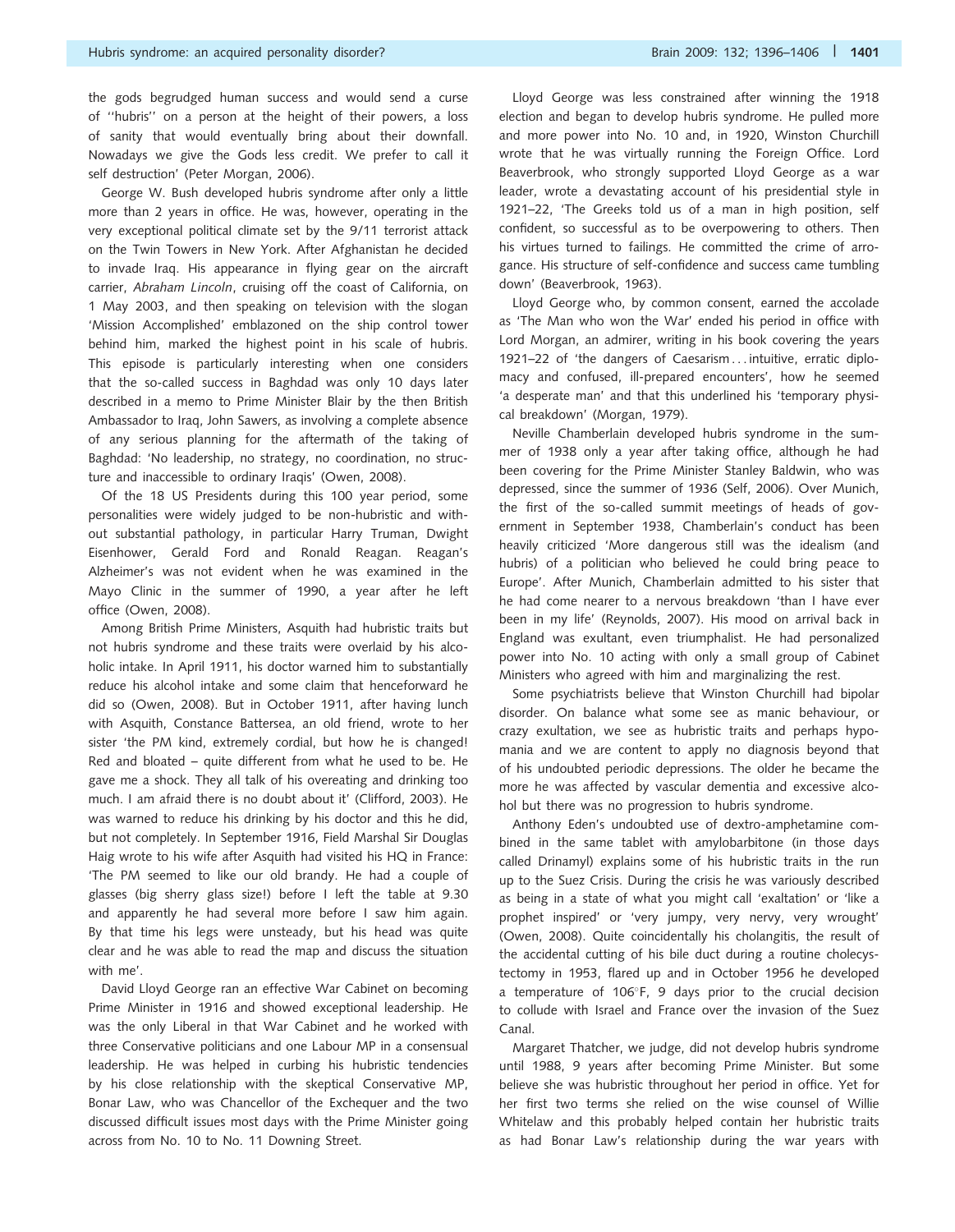Lloyd George. The evidence is that she was cautious and controlled during the Falklands War of 1982, despite saying to the press 'Rejoice, rejoice' after the taking back of South Georgia Island. Over this it can be argued she was entitled to feel relieved after what could have been a disaster. Also she prudently did not use her new trade union legislation during the 1984–85 miners strike. After her third General Election victory in 1987, she tried to impose the unpopular poll tax. She saw German reunification in 1989 in cataclysmic terms as a potential Fourth Reich and told George Bush Sr 'if we are not careful the Germans will get in peace what Hitler couldn't get in the war' (Bush and Scowcroft, 1998). She also began to refer to herself in the third person 'We have become a grandmother'. By 1990 her own party's MPs forced her to resign after displaying raw hubris in her handling of the European Union and bawling in the House of Commons, 'No, no, no' (Young, 1998).

Tony Blair's hubris syndrome started to develop over NATO's bombing of Kosovo in 1999, 2 years after coming into office. At one stage President Clinton angrily told Blair to 'pull himself together' and halt 'domestic grandstanding'. He was starting to display excessive pride in his own judgements. One of Clinton's aides mocked Blair's 'Churchillian tone' and one of his officials, who frequently saw Blair said of him, 'Tony is doing too much, he's overdoing it and he's overplaying his hand'. Another of Clinton's staff accused Blair of 'sprinkling too much adrenalin on his cornflakes' (Owen, 2008) and it is noticeable how often this hormone, called epinephrine in the US, and secreted by the adrenal gland is referred to when lay people discuss manic or hubristic behaviour. After the dramatic collapse of the Twin Towers in New York on 11 September 2001, Blair responded with hyperactive travel and hyperbolic speeches. The historian, Lord Morgan, described him speaking to the Labour Party Conference: 'He seemed a political Colossus, half Caesar, half Messiah'. Bush and Blair's religious fervour coincided over Iraq. In 2006 on television, Blair said over Iraq: 'If you have faith about these things then you realize that judgement is made by other people. If you believe in God, it's made by God as well'. The historian, David Reynolds, brought the issue of hubris to the fore when he wrote about Chamberlain and compared him to Blair: 'A well intentioned leader convinced of his own rightness, whose confidence in his powers of persuasion bordered on hubris. Who squeezed out critical professional advice controlling policy and information from an inner circle'. He went on to say, 'For all their differences, Tony Blair's approach to summitry had a good deal in common with that of Neville Chamberlain' (Reynolds, 2007).

Blair was accused of being 'disingenuous', a word that just avoids the parliamentary ban on calling someone a liar, over his handling of the intelligence on Iraq by the former Cabinet Secretary, Lord Butler, in the House of Lords on 22 February 2007. This was some time after the publication of the Report of the Committee Lord Butler had chaired. Blair, he said, had been told by the intelligence community in August 2002 'we know little about Iraq's chemical and biological weapons work since late 1988'. Yet just over a month later, he was claiming to Parliament that the picture painted by the intelligence services was 'extensive, detailed and authoritative'.

It is too early to make a judgement on whether Gordon Brown will develop hubris syndrome as Prime Minister. It is worth recalling however, that on 20 June 2007, 7 days before becoming Prime Minister, he talked of 'the beginning of a new golden age for the City of London'. Having boasted for some time of ending 'boom and bust' in this speech he claimed that out of the first decade of the 21st Century, 'the greatest restructuring of the global economy, perhaps even greater than the industrial revolution, a new world order was created'. Within months banks were being nationalized or bailed out and the world faced its worst economic crisis for more than 70 years.

Of the 26 British Prime Ministers in the last 100 years, a number showed little tendency to hubris or excessive narcissism—in particular—Campbell-Bannerman, Clement Attlee, Harold Macmillan, Alec Douglas-Home, James Callaghan and John Major—although less confidence can be placed on the judgement of some others, including Stanley Baldwin.

General conclusions drawn from such a small sample of Heads of Government in the US and UK have to be treated with caution. It is worth noting, however, that hubris seems to manifest itself most in areas of policy where the leader feels they have their greatest expertise. Also that non-hubristic decision making does not seem confined to those leaders who had, in relative terms, a quiet time in office; for example Truman and Attlee took highly influential and controversial decisions at home and abroad while being amongst the least hubristic of leaders.

Finally, while there is some patchy evidence of pre-morbid personalities, it must be remembered that all these leaders held high, if not always the highest, office after winning elections within the democratic process and were judged by those electorates as being fit to hold that office.

## Relationship between hubris syndrome and narcissistic personality disorder

We do not know the exact relationship between hubris syndrome and narcissistic personality disorder, which itself has been somewhat neglected. However, a number of recent studies shed light on narcissistic personality disorder in ways that are relevant. One study (Ronningstam et al., 1995) found that narcissistic personality disorder itself is surprisingly transient, with only 46–50% of cases retaining the diagnosis at 3 year follow-up. Pertinent to our notion of hubris syndrome as an acquired disorder, Ronningstam and colleagues found that 4 of 20 patients failed to meet operational criteria for narcissistic personality disorder at baseline, but acquired this diagnosis at follow-up. The authors conclude that serious questions remain about the construct validity of narcissistic personality disorder as a diagnostic category.

A large epidemiological study has reached several interesting conclusions (Stinson et al., 2008). The study observed a 6.2% lifetime prevalence of narcissistic personality disorder, which was higher in men (7.7%) than women (4.8%). Elevated rates of bipolar disorder among those with narcissistic personality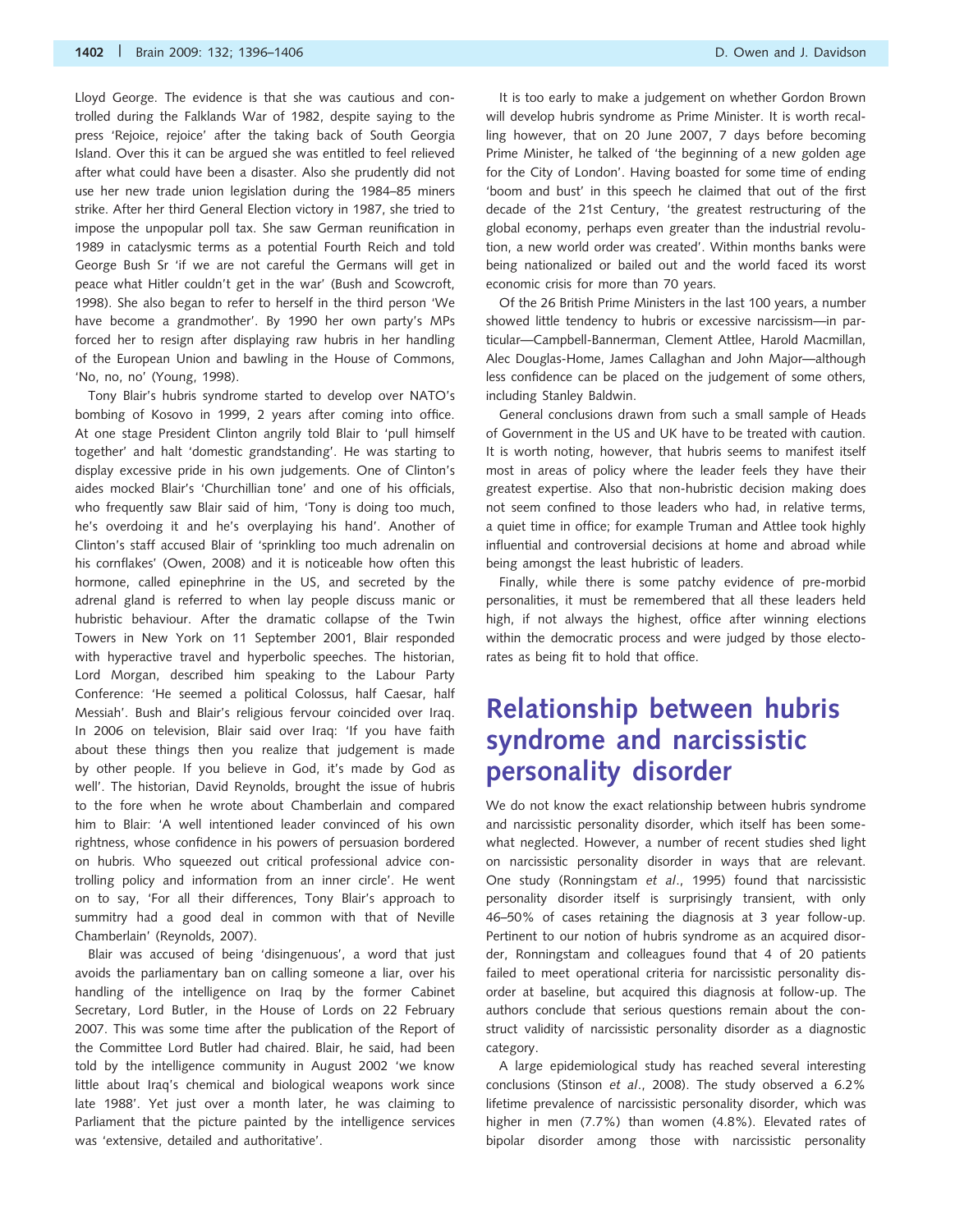disorder suggest that an important part of assessing narcissistic personality disorder is the identification of features, which distinguish the two conditions, as well as recognizing their possible co-occurrence. The authors also comment on the transience of this supposedly enduring condition and its potential influence by value systems and cultural factors. They speak to the possibility of a context-dependent form of narcissistic personality disorder and urge further long term, epidemiological, clinical and genetic studies to identify unique and common factors for narcissistic personality disorder relative to neighbouring disorders. From a similar approach, we might learn whether hubris syndrome is one (acquired) form of narcissistic personality disorder.

A principal components analysis has shown that narcissistic personality disorder can be distinguished from other closely related cluster B personality disorders by its association with 'disorderliness', which we see as comparable to the lack of attention to detail criterion in hubris syndrome. Also, those with narcissistic personality disorder are most likely to express aggression when their low frustration tolerance causes irritability (Fossati et al., 2007). Three subtypes of narcissistic personality disorder have been labelled: grandiose/malignant, fragile and high functioning/ exhibitionistic (Russ et al., 2008).

#### Neurobiology of hubris syndrome

Neuroimaging studies of cluster B personality disorders have mostly been limited to borderline and sociopathic types (Goodman, 2007). To the extent that they provide information about cortical and amygdala dysregulation in this particular personality cluster, they might be of some relevance to narcissistic personality disorder, but what is needed are imaging studies specifically of narcissistic personality.

Next to nothing is known about the neurobiology of hubris per se, and it is beyond the scope of this report to give a comprehensive neurobiological review, but to the extent that hubris syndrome shares common elements with narcissistic and sociopathic disorders, e.g. impaired decision-making, poor impulse control, poor modulation of aggression, lack of appropriate empathy, the findings of altered dopaminergic, noradrenergic and serotonergic function in these conditions could all be relevant. For example Cools (2008) has identified frontostriatal and limbic-striatal dopaminergic pathways as important regulators of impulsive and/or rigid behaviours, which may reflect deficient motivational or cognitive control. Interpretation of the findings, however, can be complicated. For example a dopamine agonist (bromocriptine) has varying effects on cognitive processing which are determined by baseline impulsivity, brain region and the type of cognitive function (updating versus distraction) being examined (Cools et al., 2007). The role of other neurotransmitters, such as norepinephrine and serotonin, also bears further examination. Pathological gambling shares some of the features of hubris syndrome, such as impairment in risk appraisal and consequent decision making. Neurobiologically, pathological gambling is characterized by abnormal behavioural and neuroendocrine responses following challenge by meta-chlorophenylpiperazine (m-CPP), a partial serotonin agonist (Pallanti et al., 2006); and, at least in males, is associated with a variant in the promoter region of the serotonin transporter gene and the monoamine oxidase A gene (Perez de Castro et al., 1999; 2002). In a study by Comings et al. (2001), significant associations were found between pathological gambling and genes for the  $D_2$  and  $D_4$ , dopamine transporter, tryptophan hydroxylase and the  $\alpha_{2c}$  adrenergic receptors, with the dopamine, serotonin and norepinephrine genes each accounting for  $<$ 2% of the variance. Serotonin is also involved in the regulation of decision making and processing punishment-related information (Blair et al., 2008), deficiencies of which could be relevant to hubris syndrome. As the authors put it, the 5HT transporter may be more integral to 'choosing the lesser of two evils' than to 'choosing the better of two goods'. As hubris syndrome becomes more widely recognized, and its biology better understood, it may be that psychiatrists and neuroscientists will discover a way of treating some of its more damaging features.

Recent work has directed attention to the importance of ventromedial prefrontal (vmPFC) and insular cortical regions in underpinning accurate risk appraisal and decision making and, for the insular cortex, proper awareness of aversive consequences (Paulus and Stein, 2006; Clark et al., 2008). Subjects with lesions of these areas were prone to more risky decision making; there was misplaced confidence in the correctness of their decisions (Clark et al., 2008). Interestingly, the administration of 40 mg methylphenidate normalized decision-making in a small sample  $(n = 8)$  of patients with the frontal variant of fronto-temporal dementia, who become less risk-taking in their behaviour (Rahman et al., 2006). These findings would seem relevant to the neurobiology of Hubris Syndrome as a condition in which undue confidence leads to (i) impaired risk appraisal; (ii) inability to foresee undesirable outcomes; and (iii) dangerous decisionmaking and much harm to others.

#### Comorbidity and classification

The comorbidity of narcissistic personality disorder, and perhaps hubris syndrome, with other personality disorders such as histrionic, borderline and sociopathic disorders presents a real problem. In the DSM-IV field trials, for example it proved extremely difficult to find patients who had narcissistic personality disorder without other personality disorders (Gunderson et al., 1996). Our knowledge of narcissistic personality disorder lags considerably behind other personality disorders. In the emerging literature and the debate about narcissistic personality disorder it is clear that there may be more forms of the disorder and hubris syndrome may be but one of them. We have defined the disorder as likely to remit once power has been lost, although outcome seems to be related to the length of time in power. Ideally, follow up should assess naturalistic outcome as well as outcome after interventions of different kinds but once again small sample size will present difficulties. The studies referred to above already suggest that forms of narcissistic personality disorder can remit, as well as arise de novo in adult life. It is not far-fetched, therefore,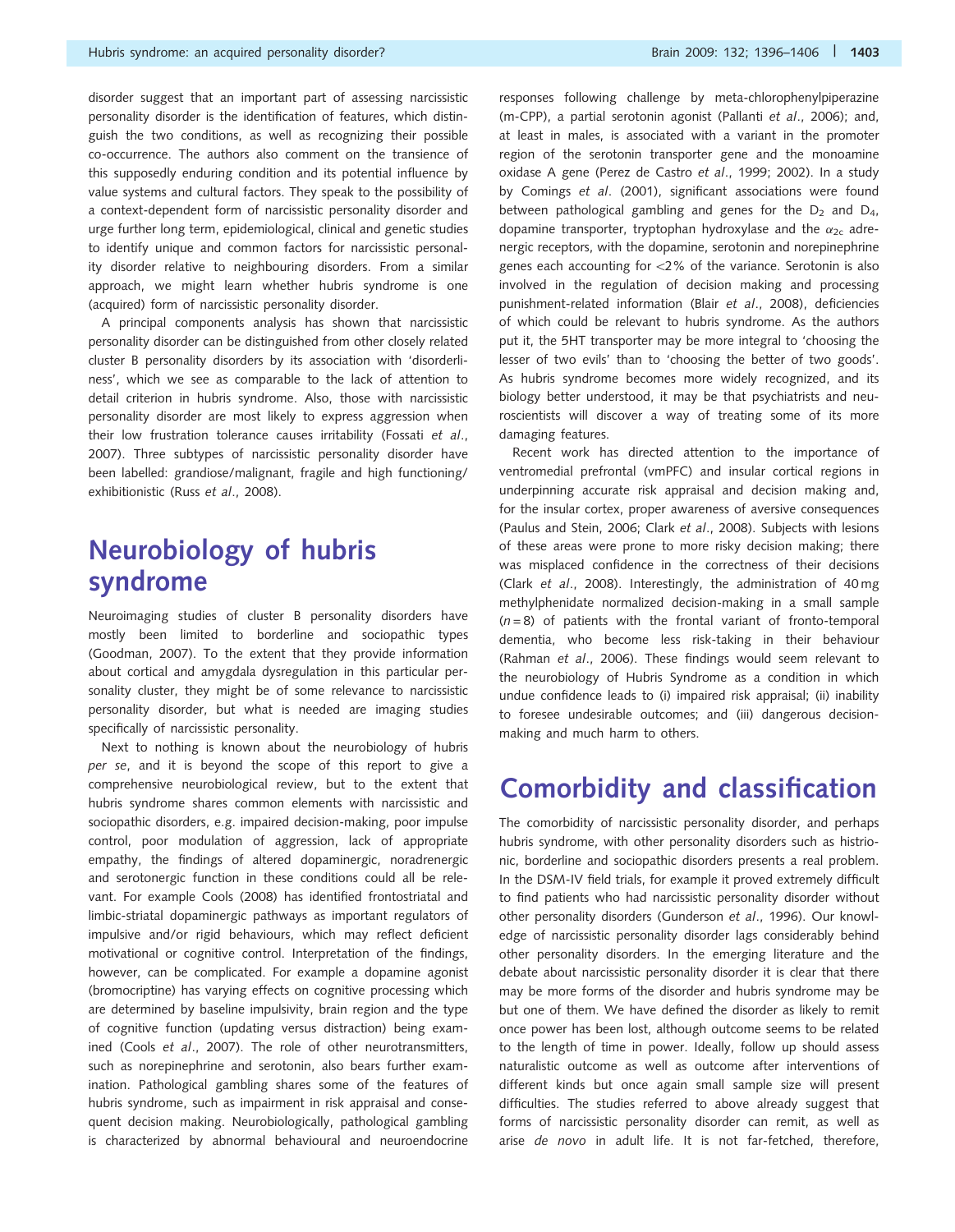to postulate that hubris syndrome is both acquired and likely to abate once the context of power has changed, but that is hard to prove since we often know little about the lives of leaders once they cease to hold office. We can for the moment only assume that hubris syndrome shares the qualities of transience and influence by value systems that have been identified in reports on narcissistic personality disorder. Ideally longitudinal study could also examine the degree to which hubristic traits appear in subjects who, before achieving success, did not manifest any such features. For example might someone with obsessive personality traits but few narcissistic, histrionic or sociopathic features develop hubris syndrome?

If hubris syndrome, or traits of hubris, run in families, this would tend to support the existence of the syndrome, or point to possible comorbidity associations. Genetic linkage studies, however, either use twins or depend on fairly large numbers, and either strategy is offset by the small sample available for study.

Robins and Guze's five phase process is intended to be ongoing and subject to self-rectification. Whether such an approach would ultimately validate hubris syndrome as a separate psychiatric diagnosis, or whether it could emerge as a subtype of narcissistic personality disorder does not really matter. If the former, then it will give an important insight into the nature of power; if the latter, then the mapping of hubris syndrome would be a significant contribution to a fuller understanding of pathological narcissism. Either way recognition of the syndrome will help in that the general public will be alerted to the danger of hubris. Yet another possibility is that hubris syndrome may represent the manifestation of a bipolar diathesis, in which the disorder appears later in life perhaps in those with hyperthymic temperament and precipitated by the peculiar conditions of power, great success and stress, and carrying lower genetic risk than early onset bipolar disorder. It is not always easy to sort out whether megalomaniacal behaviour takes its origins in hubris or in bipolar disorder.

A slightly more radical idea is that hubris syndrome is not an Axis II disorder (of personality) but an Axis I disorder, in that it has an environmental onset, akin to a stressful experience, and that it ultimately disappears in response to environmental change. In this sense, it resembles an adjustment disorder, albeit one which is malignant in its effects on others. However, adjustment disorder has become something of a waste-bin, or, as described by Casey and colleagues as a 'fault line in the psychiatric glossary' (Casey et al., 2001); and, as far as the research community is concerned, it generates little interest. Rightly or wrongly, adjustment disorder is almost always pre-empted by other diagnoses, in part because of the ways in which DSM and ICD define these other conditions.

#### Is hubris syndrome treatable?

Even if the existence of hubris syndrome is established and it receives strong diagnostic support, it cannot be assumed that this of itself will lead to effective treatments. It is unlikely that hubristic individuals will seek psychological or biomedical treatment for their hubris, although they may accept help for complications such as depression, alcohol-related problems or related

family difficulties. However, as the evidence grows for effective psychological treatment of personality disorders, it is conceivable that individuals with hubris syndrome, narcissistic personality disorder or other related conditions, might be more willing to receive help, knowing that they could receive greater and more sympathetic benefit than in the past.

The more likely dividend from improved societal awareness of hubris is that, as expectations change, leaders in all walks of life may feel a much greater obligation to accept and not resist society's prescribed course of democratic constraint, accept statutory term constraints such as the 8 years on a US President and, when alerted to their behaviour, step down voluntarily from office or not seek re-election and reappointment as leader. In some ways the non-executive members of Boards monitor the Presidents or Chief Executives of large companies better than Cabinets monitor Heads of Government. If faced by early signs of hubris the independent directors can insist on discussing the issue and even introduce a mentoring process. Strategies for managing hubris among corporate executives have been outlined (Maccoby, 2000). In the case of military leaders there is often a forum for monitoring the Chiefs of the Defence Staff and political accountability. President Truman's firing of General Douglas MacArthur for insubordination is a good example of a military chief being cut down to size for hubris. The prison sentences for some of the leaders of Enron appear to be in part an example for others. We have yet to see what, if any, penalties will be imposed on the hubristic behaviour of financial leaders after the crisis of 2008.

Because a political leader intoxicated by power can have devastating effects on many people, there is a particular need to create a climate of opinion that political leaders should be held more accountable for their actions. The most important constraint on a Head of Government is fear of not being able to win re-election. Another is fixed-term limits, such as the two 4-year terms for US Presidents. Cabinets, which are appointed by the Head of Government, have not been very successful in constraining hubris syndrome, in part because they owe their appointment to the Head of Government, also because they find it difficult to detect the development of hubris. Single resignations of members of the Cabinet have often been important triggers for alerting people to what is going on behind closed doors. In the US, a threat of impeachment is a constraint and in the UK a withdrawal of support by Members of Parliament has been a crucial element in forcing all the four Prime Ministers, Lloyd George, Chamberlain, Thatcher and Blair—diagnosed here as having hubris syndrome to resign. Parliamentary revolts would not have happened if Thatcher and Blair had only stayed 8 years in office.

Hubris syndrome in politicians is a greater threat than conventional illness to the quality of their leadership and the proper government of our world. Strategies for identifying and constraining hubris have been suggested (Storr, 1997; Hillman, 1999; Owen, 2008). Qualities protective against disproportionate hubris, like humour and cynicism are worth mentioning. But nothing can replace the need for self-control, the preservation of modesty while in power, the ability to be laughed at, and the ability to listen to those who are in a position to advise. Another important safeguard comes from the practice of devoted concern to the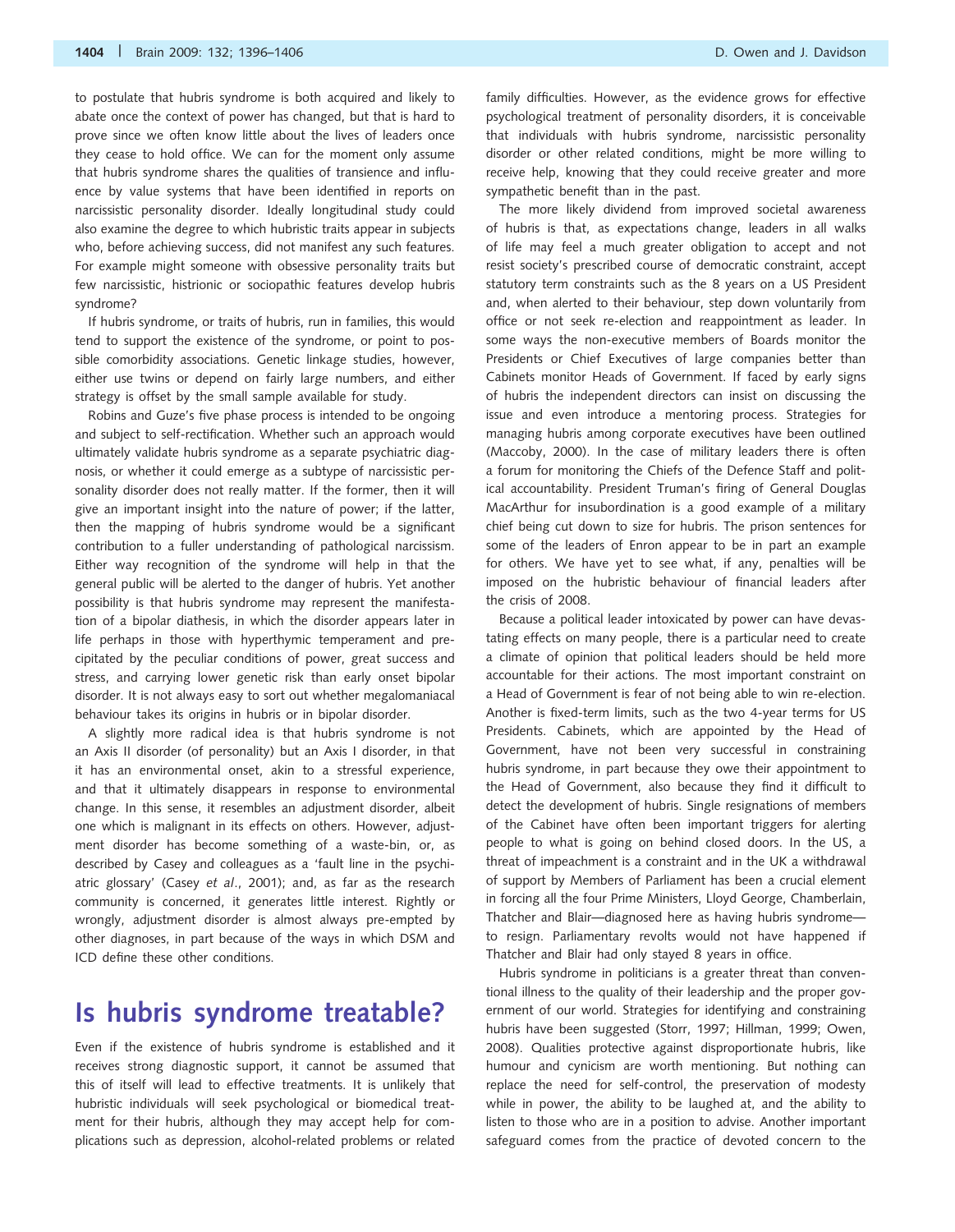needs of individuals and not simply to the greater cause (Storr, 1997; Hillman, 1999). Efforts at rehabilitation may be successful to the extent they are able to inculcate some of these qualities.

Neustadt (1964) has argued that a governed people's view of a leader's effectiveness is typically determined by what is happening to them during the leader's term of office. Park goes on to say that there is something missing in this assessment: it is equally necessary that public perception of a leader should also include an awareness of what is happening to him (Park, 1986). We would include hubris syndrome as one of the possible pitfalls.

#### Caveats and limitations

Since DSM-I was published in 1952, with a listing of 106 mental disorders, the number has climbed remorselessly to 182 in DSM-II (1968), to 265 in DSM-III (1980), to 292 in DSM-III-R (1987), to 297 in DSM-IV (1994). Is there room for another?

Psychiatry trespasses into the world of politics and big business at its peril. Some of the pitfalls have been described by Beveridge (2003) and Wessely (2003), who draw attention to a number of problems, including the potential misappropriation and pejorative use of the 'powerful weapons' of psychiatric terminology. Wessely notes correctly that psychiatric attempts to understand the minds of famous people have often come to grief and hardly left a good impression. There is always the risk of unprovable speculation, as for example in the portrait of Woodrow Wilson by Freud and Bullitt (1999). Psychiatry is on firmer ground in such matters if it remains focused on observable facts from reliable sources, instead of speculating on reasons for behaviour of the famous, most of whom have never been seen by those expressing their opinions. This leads to another consideration since full medical diagnosis traditionally relies upon an encounter between doctor and patient. It draws on information from the interview as well as collateral information. Thus any attempt to identify disorder at a distance must be treated with caution. Premature, uncritical, dissemination of labels should be avoided. Therefore, we stress that, while the recognition of hubris syndrome is important today, it will need further careful evaluation well into the future.

Finally, it should never be forgotten that in a letter, written on 5 April 1887 to Mandell Creighton, the author of 'History of the Papacy during the period of Reformation', Lord Acton wrote something very profound which preceded his famous dictum: 'I cannot accept your canon that we are to judge Pope and King unlike other men, with a favourable presumption that they did no wrong. If there is any presumption it is the other way against the holders of power'. He followed this with 'Power tends to corrupt, and absolute power corrupts absolutely'.

## References

- American Psychiatric Association. Diagnostic and Statistical Manual of Mental Disorders, Text Revision. 4th edn. Washington DC: American Psychiatric Association; 2000.
- Lord Beaverbrook. The decline and fall of Lloyd George: and great was the fall thereof. London: Collins; 1963. p. 10–11.

Beveridge A. The madness of politics. J Roy Soc Med 2003; 96: 602–4.

- Blair KS, Finger E, Marsh AA, Morton J, Mondillo K, Buzas B, et al. The role of 5-HTTLPR in choosing the lesser of two evils, the better of two goods: examining the impact of 5-HTTLPR genotype and tryptophan depletion in object choice. Psychopharmacol 2008; 196: 29–38.
- Bush GW, Scowcroft B. A world transformed. New York: Alfred A Knopf; 1998. p. 249.
- Casey P, Dowrick C, Wilkinson G. Adjustment disorders. Fault line in the psychiatric glossary. Br J Psychiatry 2001; 179: 479–81.
- Clark L, Bechara A, Damasio H, Aitken MRF, Sahakina BJ, Robbins TW. Differential effects of insular and ventromedial prefrontal cortex lesions on risky decision-making. Brain 2008; 131: 1311–22.
- Clifford C. The Asquiths. London: John Murray; 2003. p. 186.
- Comings DE, Gade-Andavolu R, Gonzalez N, Wu S, Muhleman D, Blake H, et al. The additive effects of neurotransmitter genes in pathological gambling. Clin Genet 2001; 60: 107–16.
- Cools R, Sheridan M, Jacobs E, D'Esposito M. Impulsive personality predicts dopamine-dependent changes in frontostriatal activity during component processes of working memory. J of Neuroscience 2007; 27: 5506–14.
- Cools R. Role of dopamine in the motivational and cognitive control of behavior. Neuroscientist 2008; 14: 381–95.
- Davidson JRT, Connor KM, Swartz M. Mental Illness in US Presidents between 1776 and 1974, A Review of biographical sources. J Nervous and Mental Disease 2006; 194: 47–51.
- Fieve RR. Moodswing. Bantam books; 1997.
- Fossati A, Barratt ES, Borroni S, Villa D, Grazioli F, Maffei C. Impulsivity, aggressiveness, and DSM-IV personality disorders. Psychiatry Res 2007; 149: 157–67.
- Freud S, Bullitt W. Woodrow Wilson, a psychological study. New Brunswick: Transaction Publishers; 1999.
- George A, George J. Woodrow Wilson and Colonel House. New York: Dover Publications; 1965. p. 178.
- Goodman M, Triebwasser J, Shah S, New AS. Neuroimaging in personality disorders: current concepts, findings and implications. Psychiatric Ann 2007; 37: 100–8.
- Goodwin FK, Jamison KR. Manic-depressive illness. Oxford: Oxford University Press; 1990. p. 359.
- Goodwin RN. Remembering America: A voice from the sixties. Boston: Little Brown; 1988. p. 173.
- Gunderson J, Ronningstam E, Smith LE. Narcissistic personality disorder. In: Widiger TA, Frances AJ, Pincus HA, Ross R, First MB, Davis WW, editors. DSM-IV sourcebook. Vol. 2. Washington, DC: American Psychiatric Association; 1996. p. 754.
- Hillman J. The force of character. New York: Ballantine Books; 1999. p. 178.
- ICD-10. Pocket Guide to the ICD-10 Classification of mental and behavioural disorders. Washington, DC: American Psychiatric Press; 1994. p. 235–41.
- Kershaw I. Hitler 1889–1936 Hubris. London: Allen Lane, Penguin Press; 1998.
- Kershaw I. Hitler 1936–1945 Nemesis. London: Allen Lane, Penguin Press; 2000.
- Kessler RC, McGonagle KA, Zhao S, Nelson CB, Hughes M, Eshleman S, et al. Lifetime and 12-month prevalence of DSM-III-R psychiatric disorders in the United States. Arch Gen Psychiatry 1994; 51: 8–19.
- Maccoby M. Narcissistic leaders. Harv Bus Rev 2000; 78: 69–77.
- Maher B. Poll results: look who's doping. Nature 2008; 452: 674–5.
- Moley R. The impact of illness on world leaders. (quoted in Bert E Park) Philadelphia: University of Pennsylvania Press; 1986. p. 280–1.
- Morgan KO. Consensus and disunity: The Lloyd George Coalition Government 1918–1922. Oxford: Clarendon Press; 1979. p. 375, p. 147.
- Morgan P. Frost/Nixon. London: Faber & Faber; 2006. p. 4.
- Neustadt RE. Presidential power. 4th edn. New York: John Wiley and Sons; 1964. p. 95.
- Owen D. Hubris and Nemesis in Heads of Government. J R Soc Med 2006; 99: 548–51.